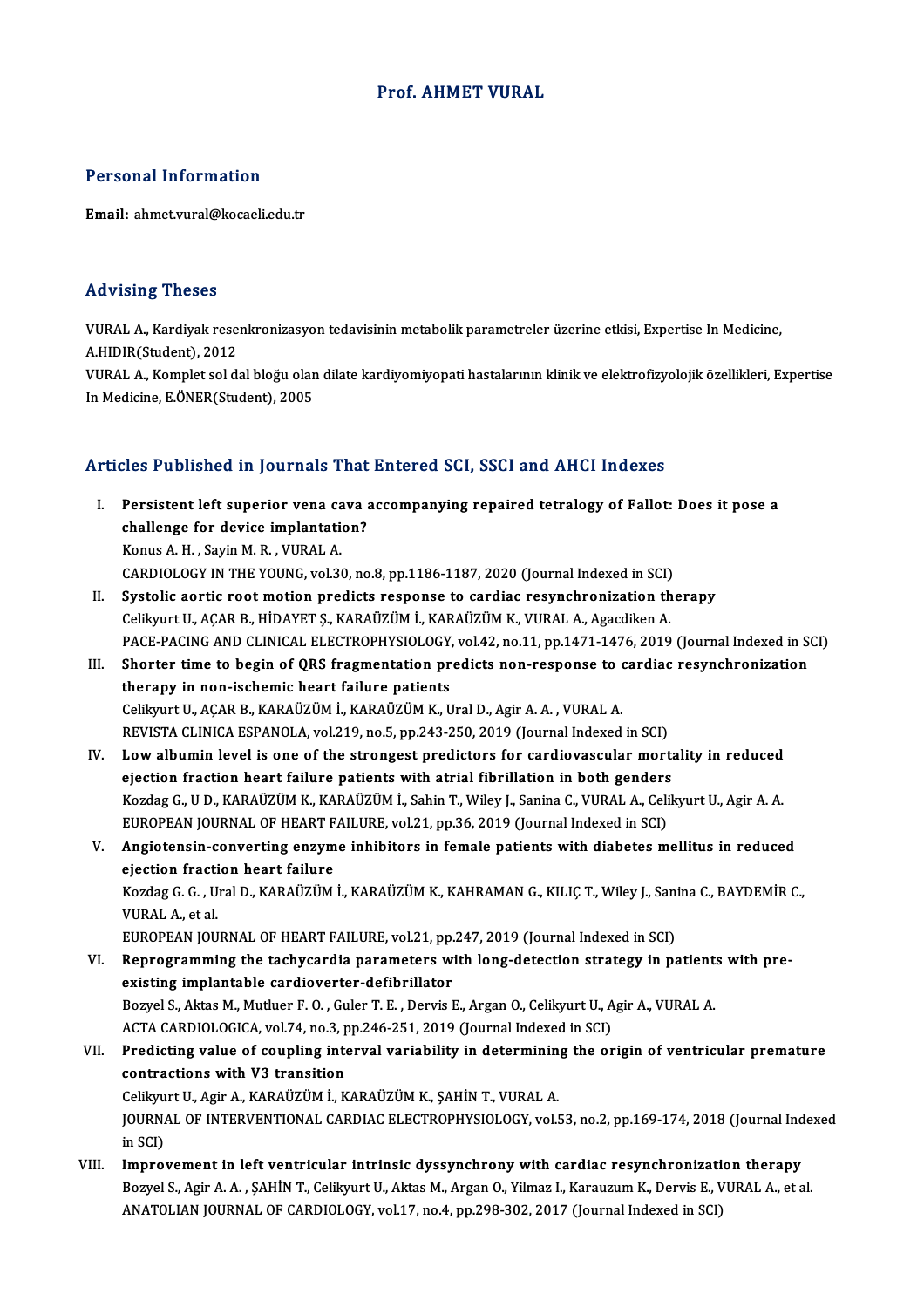| IX.    | Discharge risk scoring method for predicting mortality in hospitalized chronic heart failure patients<br>with severe systolic dysfunction                                                    |
|--------|----------------------------------------------------------------------------------------------------------------------------------------------------------------------------------------------|
|        | Tokatli A., KARAÜZÜM K., Ural D., BAYDEMİR C., Kozdag G., Celikyurt U., Akay Y., Argan O., Yilmaz I., VURAL A.<br>ACTA CARDIOLOGICA, vol.70, no.4, pp.442-449, 2015 (Journal Indexed in SCI) |
| X.     | Association between Resolution of Fragmented QRS and Response to Cardiac Resynchronization                                                                                                   |
|        | <b>Therapy</b><br>Celikyurt U., KARAÜZÜM K., ŞAHİN T., Agacdiken A., VURAL A., Ural D.                                                                                                       |
|        | ANNALS OF NONINVASIVE ELECTROCARDIOLOGY, vol.20, no.2, pp.126-131, 2015 (Journal Indexed in SCI)                                                                                             |
| XI.    | Adjunctive Hyperbaric Oxygen Therapy or Alone Antibiotherapy? Methicillin Resistant<br>Staphylococcus aureus Mediastinitis in a Rat Model                                                    |
|        | KURT T., Vural A., Temiz A., Ozbudak E., Yener A. U., Sacar S., Sacar M.                                                                                                                     |
|        | REVISTA BRASILEIRA DE CIRURGIA CARDIOVASCULAR, vol.30, no.5, pp.538-543, 2015 (Journal Indexed in SCI)                                                                                       |
| XII.   | Clinical ventricular tachycardia and surgical epicardial ICD implantation in a patient with a Fontan                                                                                         |
|        | operation for double-inlet left ventricle                                                                                                                                                    |
|        | Agir A. A., Celikyurt U., KARAÜZÜM K., Yilmaz I., Ozbudak E., Bozyel S., KANKO M., VURAL A., Ural D.                                                                                         |
|        | CARDIOVASCULAR JOURNAL OF AFRICA, vol.25, no.6, 2014 (Journal Indexed in SCI)                                                                                                                |
| XIII.  | What is the Lowest Value of Left Ventricular Baseline Ejection Fraction that Predicts Response to<br><b>Cardiac Resynchronization Therapy?</b>                                               |
|        | Agir A. A., Celikyurt U., ŞAHİN T., Yilmaz I., KARAÜZÜM K., Bozyel S., Ural D., VURAL A.                                                                                                     |
|        | MEDICAL SCIENCE MONITOR, vol.20, pp.1641-1646, 2014 (Journal Indexed in SCI)                                                                                                                 |
| XIV.   | Arrhythmogenic Right Ventricular Cardiomyopathy in Pregnancy A Case Report and Review of the                                                                                                 |
|        | Literature                                                                                                                                                                                   |
|        | Agir A., Bozyel S., Celikyurt U., Argan O., Yilmaz I., KARAÜZÜM K., VURAL A.                                                                                                                 |
|        | INTERNATIONAL HEART JOURNAL, vol.55, no.4, pp.372-376, 2014 (Journal Indexed in SCI)                                                                                                         |
| XV.    | Neutrophil-to-lymphocyte ratio predicts response to cardiac resynchronization therapy                                                                                                        |
|        | Agacdiken A., Celikyurt U., ŞAHİN T., KARAÜZÜM K., VURAL A., Ural D.                                                                                                                         |
|        | MEDICAL SCIENCE MONITOR, vol.19, pp.373-377, 2013 (Journal Indexed in SCI)                                                                                                                   |
| XVI.   | Number of Leads With Fragmented QRS Predicts Response to Cardiac Resynchronization Therapy                                                                                                   |
|        | Celikyurt U., Agacdiken A., ŞAHİN T., Al N., Kozdag G., VURAL A., Ural D.<br>CLINICAL CARDIOLOGY, vol.36, no.1, pp.36-39, 2013 (Journal Indexed in SCI)                                      |
| XVII.  | Assessment of shoulder pain and shoulder disability in patients with implantable cardioverter-                                                                                               |
|        | defibrillator                                                                                                                                                                                |
|        | Celikyurt U., Agacdiken A., Bozyel S., Argan O., Sade I., VURAL A., Ural D.                                                                                                                  |
|        | JOURNAL OF INTERVENTIONAL CARDIAC ELECTROPHYSIOLOGY, vol.36, no.1, pp.91-94, 2013 (Journal Indexed in<br>SCI)                                                                                |
| XVIII. | Relationship between fragmented QRS and response to cardiac resynchronization therapy<br>Celikyurt U., Agacdiken A., ŞAHİN T., Al N., VURAL A., Ural D.                                      |
|        | JOURNAL OF INTERVENTIONAL CARDIAC ELECTROPHYSIOLOGY, vol.35, no.3, pp.337-342, 2012 (Journal Indexed<br>in SCI)                                                                              |
| XIX.   | Association between red blood cell distribution width and response to cardiac resynchronization<br>therapy                                                                                   |
|        | Celikyurt U., Agacdiken A., ŞAHİN T., Kozdag G., VURAL A., Ural D.                                                                                                                           |
|        | JOURNAL OF INTERVENTIONAL CARDIAC ELECTROPHYSIOLOGY, vol.35, no.2, pp.215-218, 2012 (Journal Indexed<br>in SCI)                                                                              |
| XX.    | Renal function has an effect on cardiovascular mortality in patients with dilated cardiomyopathy                                                                                             |
|        | Ertas G., Kozdag G., Emre E., VURAL A., Akbulut T., Ural D., Goktekin O.                                                                                                                     |
|        | JOURNAL OF CARDIOVASCULAR MEDICINE, vol.13, no.9, pp.554-558, 2012 (Journal Indexed in SCI)                                                                                                  |
| XXI.   | Effect of Cardiac Resynchronization Therapy on Thyroid Function                                                                                                                              |
|        | Celikyurt U., Agacdiken A., Geyik B., Kozdag G., VURAL A., Ural D.                                                                                                                           |
|        | CLINICAL CARDIOLOGY, vol.34, no.11, pp.703-705, 2011 (Journal Indexed in SCI)                                                                                                                |
| XXII.  | Relationship Between Left Ventricular Dyssynchrony and Reverse Remodeling After Cardiac                                                                                                      |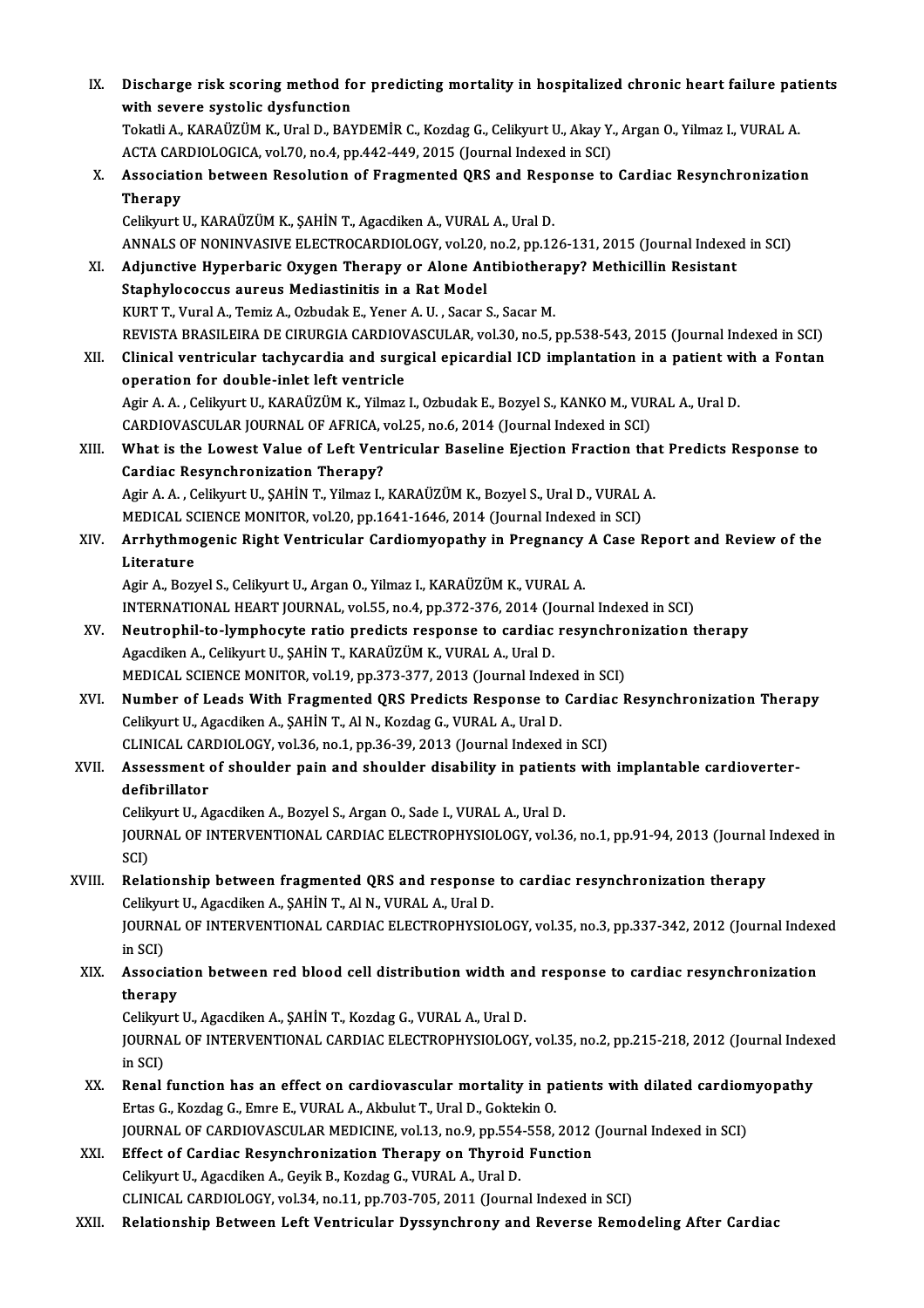#### Resynchronization Therapy

Celikyurt U., VURAL A., ŞAHİN T., KILIÇ T., Agacdiken A., Ural D.

- Resynchronization Therapy<br>Celikyurt U., VURAL A., ŞAHİN T., KILIÇ T., Agacdiken A., Ural D.<br>CLINICAL CARDIOLOGY, vol.34, no.10, pp.645-648, 2011 (Journal Indexed in SCI)<br>Effect of Cardiae Besynchronization Thereny, on Libi
- Celikyurt U., VURAL A., ŞAHİN T., KILIÇ T., Agacdiken A., Ural D.<br>CLINICAL CARDIOLOGY, vol.34, no.10, pp.645-648, 2011 (Journal Indexed in SCI)<br>XXIII. Effect of Cardiac Resynchronization Therapy on Libido and Erectile Dysf CLINICAL CARDIOLOGY, vol.34, no.10, pp.645-648, 2011 (Journal Indexed in SCI<br>Effect of Cardiac Resynchronization Therapy on Libido and Erectile Dy<br>VURAL A., Agacdiken A., Celikyurt U., Culha M., KAHRAMAN G., Kozdag G., Ura Effect of Cardiac Resynchronization Therapy on Libido and Erectile Dy<br>VURAL A., Agacdiken A., Celikyurt U., Culha M., KAHRAMAN G., Kozdag G., Ural D.<br>CLINICAL CARDIOLOGY, vol.34, no.7, pp.437-441, 2011 (Journal Indexed in VURAL A., Agacdiken A., Celikyurt U., Culha M., KAHRAMAN G., Kozdag G., Ural D.<br>CLINICAL CARDIOLOGY, vol.34, no.7, pp.437-441, 2011 (Journal Indexed in SCI)<br>XXIV. Incidence and predictors of subclavian vein obstruction fol
- CLINICAL CARDIOLOGY, vol.34, no.7, pp.437-441, 2011<br>Incidence and predictors of subclavian vein obs<br>Bulur S., VURAL A., Yazici M., Ertas G., Ozhan H., Ural D.<br>JOUPNAL OF INTERVENTIONAL CARDIAC ELECTROPH Incidence and predictors of subclavian vein obstruction following biventricular device implantation<br>Bulur S., VURAL A., Yazici M., Ertas G., Ozhan H., Ural D.<br>JOURNAL OF INTERVENTIONAL CARDIAC ELECTROPHYSIOLOGY, vol.29, no Bulur S<br>JOURNA<br>in SCI)<br>Dilates JOURNAL OF INTERVENTIONAL CARDIAC ELECTROPHYSIOLOGY, vol.29, no.3, pp.199-202, 2010<br>in SCI)<br>XXV. Dilated cardiomyopathy, spontaneous echo contrast in the aorta and embolic events<br>Kerder C. Extre C. SAHIN T. KU IC T. AČACDI
- in SCI)<br>Dilated cardiomyopathy, spontaneous echo contrast in the aorta and embolic<br>Kozdag G., Ertas G., ŞAHİN T., KILIÇ T., AĞAÇDİKEN AĞIR A., Bildirici U., VURAL A., Ural D.<br>ACTA CARDIQLOGICA. Yol 55, no.1, np.9,14, 2010 Dilated cardiomyopathy, spontaneous echo contrast in the aorta and correct in the aorta and correct the SCI)<br>Kozdag G., Ertas G., ȘAHİN T., KILIÇ T., AĞAÇDİKEN AĞIR A., Bildirici U., VUF<br>ACTA CARDIOLOGICA, vol.65, no.1, pp Kozdag G., Ertas G., ŞAHİN T., KILIÇ T., AĞAÇDİKEN AĞIR A., Bildirici U., VURAL A., Ural D.<br>ACTA CARDIOLOGICA, vol.65, no.1, pp.9-14, 2010 (Journal Indexed in SCI)<br>XXVI. Comparison of the effects of left vs. right ventricu
- ACTA CARDIOLOGICA, vol.65, no.1, pp.9-14, 2010 (Journal Indexed in SCI)<br>Comparison of the effects of left vs. right ventricular pacing on le<br>Bildirici U., VURAL A., Agacdiken A., ŞAHİN T., Celikyurt U., KILIÇ T., Ural D.<br>E Comparison of the effects of left vs. right ventricular pacing on<br>Bildirici U., VURAL A., Agacdiken A., ŞAHİN T., Celikyurt U., KILIÇ T., Ural<br>EUROPACE, vol.10, no.12, pp.1387-1391, 2008 (Journal Indexed in SCI)<br>Cardina na EUROPACE, vol.10, no.12, pp.1387-1391, 2008 (Journal Indexed in SCI)
- Bildirici U., VURAL A., Agacdiken A., ŞAHİN T., Celikyurt U., KILIÇ T., Ural D.<br>EUROPACE, vol.10, no.12, pp.1387-1391, 2008 (Journal Indexed in SCI)<br>XXVII. Cardiac resynchronization therapy in a case of myotonic dystro

Kilic T., Vural A., Ural D., Sahin T., Agacdiken A., Ertas G., Yildiz Y., Komsuoglu B. PACE-PACING AND CLINICAL ELECTROPHYSIOLOGY, vol.30, no.7, pp.916-920, 2007 (Journal Indexed in SCI)

### Articles Published in Other Journals

rticles Published in Other Journals<br>I. Selective angiography through radiofrequency catheter during ablation of premature ventricular<br>contractions originating from aortic susp: A single sentre experience Selective angiography through radiofrequency catheter during ablations.<br>Contractions originating from aortic cusp: A single-centre experience<br>CELIKVURT V.U. ACAR R. KARAÜZÜM İ. HORG K. VURAL A AČACDİKEN AČIR Selective angiography through radiofrequency catheter during ablation<br>contractions originating from aortic cusp: A single-centre experience<br>CELİKYURT Y. U. , AÇAR B., KARAÜZÜM İ., Hancı K., VURAL A., AĞAÇDİKEN AĞIR A.<br>Indi contractions originating from aortic cusp: A single-centre experience<br>CELİKYURT Y. U. , AÇAR B., KARAÜZÜM İ., Hancı K., VURAL A., AĞAÇDİKEN AĞIR A.<br>Indian Pacing and Electrophysiology Journal, 2022 (Refereed Journals of Ot Indian Pacing and Electrophysiology Journal, 2022 (Refereed Journals of Other Institutions)<br>II. A lower systemic immune-inflammation index level is associated with response to cardiac resynchronization theraphy KARAÜZÜM K., KARAÜZÜM İ., ÇELİKYURTY. U., VURAL A., AĞAÇDİKEN AĞIR A. Turkish Journal of Clinics and Laboratory, vol.11, no.3, pp.186-192, 2020 (Other Refereed National Journals) III. [Case images: quadricuspid aortic valve]. GürbüzM.,ŞAHİNT.,VURALA.,URALD. [Case images: quadricuspid aortic valve].<br>Gürbüz M., ŞAHİN T., VURAL A., URAL D.<br>Turk Kardiyoloji Dernegi arsivi : Turk Kardiyoloji Derneginin yayin organidir, vol.38, no.4, pp.305, 2010 (Refereed Gürbüz M., ŞAHİN T., VURAL A.<br>Turk Kardiyoloji Dernegi arsivi<br>Journals of Other Institutions)<br>Dilate kardiyomiyonati baş Turk Kardiyoloji Dernegi arsivi : Turk Kardiyoloji Derneginin yayin organidir, vol.38, no.4, pp.305, 2010 (Refereed<br>Journals of Other Institutions)<br>IV. Dilate kardiyomiyopati hastalarında ileri mitral yetersizlik atriy Journals of Other Institutions)<br>IV. Dilate kardiyomiyopati hastalarında ileri mitral yetersizlik atriyal trombogenezis ve tromboembolik<br>olayları engeller mi? Dilate kardiyomiyopati hastalarında ileri mitral yetersizlik atriyal trombogenezis ve tı<br>olayları engeller mi?<br>Kozdag G., URAL D., ÇETİN M., Kilic T., ŞAHİN T., Agacdiken A., Bildirici U., VURAL A., Komsuoglu B.<br>Medisəl Ne olayları engeller mi?<br>Kozdag G., URAL D., ÇETİN M., Kilic T., ŞAHİN T., Agacdiken A., Bildirici U., VURAL A., Komsuoglı<br>Medical Network Kardiyoloji, vol.16, no.1, pp.12-18, 2009 (Other Refereed National Journals)<br>Dilate ka Kozdag G., URAL D., ÇETİN M., Kilic T., ŞAHİN T., Agacdiken A., Bildirici U., VURAL A., Komsuoglu B.<br>Medical Network Kardiyoloji, vol.16, no.1, pp.12-18, 2009 (Other Refereed National Journals)<br>V. Dilate kardiyomiyopatili Medical Network Kardiyoloji, vol.16, no.1, pp.12-18, 2009 (Other Refereed National Journals)<br>Dilate kardiyomiyopatili hastaların hangisinde sol atriyal spontan ekokontrast gelişir?<br>Kozdag G., VURAL A., ÖZDEN M., ŞAHİN T., V. Dilate kardiyomiyopatili hastaların hangisinde sol atriyal spontan ekokontrast gelişir? VI. Dilate kardiyomiyopatili hastalarda sessiz serebral infarktüs Türk Kardiyoloji Derneği Arşivi, vol.33, no.1, pp.2-9, 2005 (Other Refereed National Journals)<br>Dilate <mark>kardiyomiyopatili hastalarda sessiz serebral infarktüs</mark><br>Kozdag G., ÇİFTÇİ E., VURAL A., SELEKLER H. M. , ŞAHİN T., URAL Di<mark>late kardiy</mark><br>Kozdag G., ÇİF<br>Sezer K., et al.<br>Medisal Netur Kozdag G., ÇİFTÇİ E., VURAL A., SELEKLER H. M. , ŞAHİN T., URAL D., KAHRAMAN G., Agacdiken A<br>Sezer K., et al.<br>Medical Network Kardiyoloji, vol.11, no.5, pp.370-376, 2004 (Other Refereed National Journals)<br>Kardiyak resenkra Sezer K., et al.<br>Medical Network Kardiyoloji, vol.11, no.5, pp.370-376, 2004 (Other Refereed National Journals)<br>VII. Kardiyak resenkronizasyon tedavisinin sol atriyal apendiks fonksiyonu ve pulmoner ven akım<br>paterni üz Medical Network Kardiyoloji, vol.11, no.5, pp.370-376, 2004 (Other Refereed National Journals) Kardiyak resenkronizasyon tedavisinin sol atriyal apendiks fonksiyonu ve pulmoner ven akım<br>paterni üzerine etkisi.<br>VURAL A., AĞAÇDİKEN AĞIR A., URAL D., ŞAHİN T., KOZDAĞ G., KAHRAMAN G., URAL E., Akbaş H., Süzer K.,<br>Komeye <mark>paterni üzer</mark><br>VURAL A., AĞ.<br>Komsuoglu B.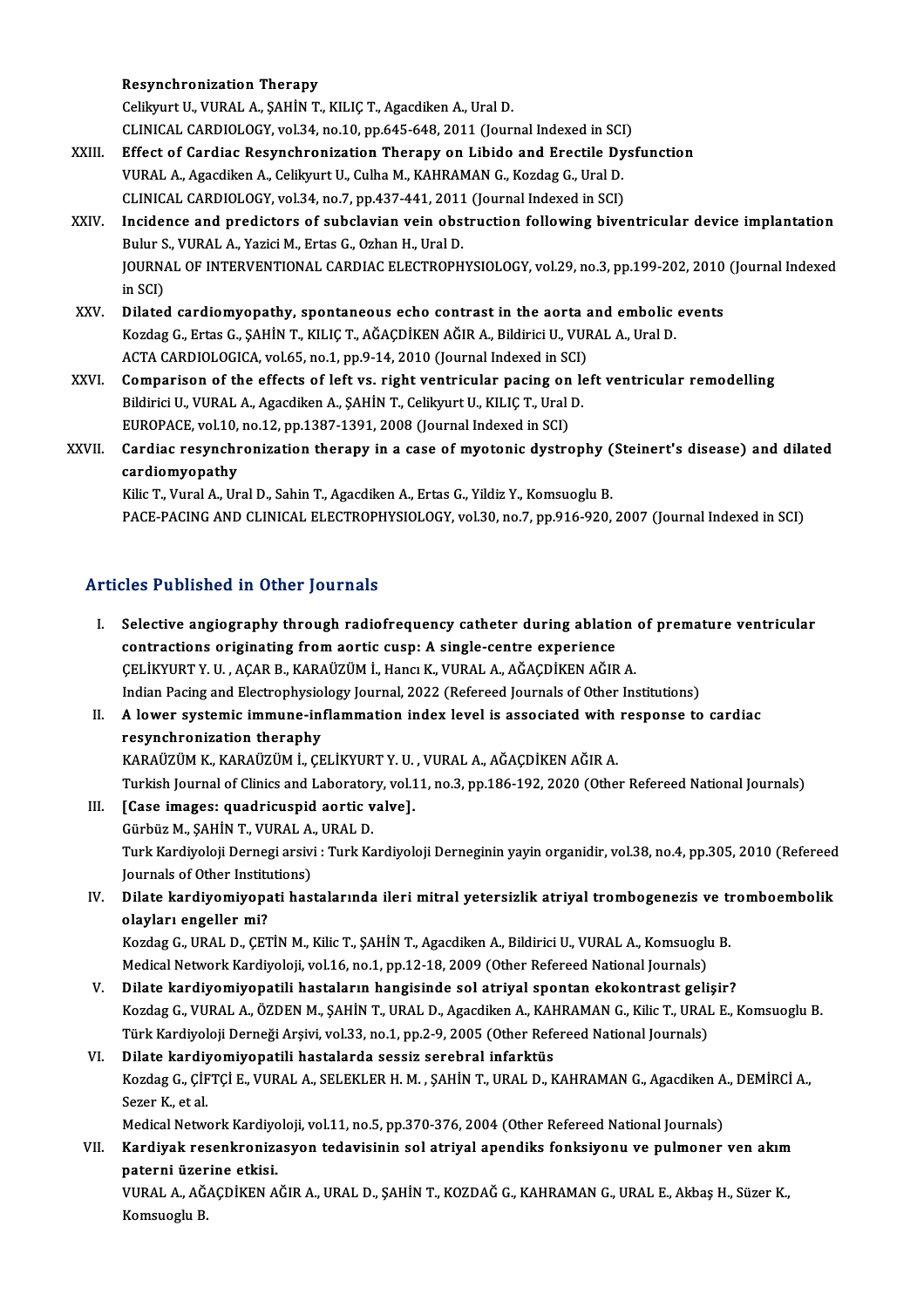TURK KARDIYOLOJI DERNEGI ARSIVI-ARCHIVES OF THE TURKISH SOCIETY OF CARDIOLOGY, vol.32, pp.91-98,<br>2004 (Pefered Jaurrals of Other Institutions) TURK KARDIYOLOJI DERNEGI ARSIVI-ARCHIVE<br>2004 (Refereed Journals of Other Institutions)<br>Dilate kandivemiyanatili bastalanda sessin TURK KARDIYOLOJI DERNEGI ARSIVI-ARCHIVES OF THE TURKISH SC<br>2004 (Refereed Journals of Other Institutions)<br>VIII. Dilate kardiyomiyopatili hastalarda sessiz serebral infraktüs<br>2007 DAČ C CIETCI E VURAL A SAHIN T URAL D KAHRA

2004 (Refereed Journals of Other Institutions)<br>Dilate kar<mark>diyomiyopatili hastalarda sessiz serebral infraktüs</mark><br>KOZDAĞ G., ÇİFTÇİ E., VURAL A., ŞAHİN T., URAL D., KAHRAMAN G., AĞAÇDİKEN AĞIR A., DEMİRCİ A., Komsuoglu<br>P Di<br>K<br>B.<br>M KOZDAĞ G., ÇİFTÇİ E., VURAL A., ŞAHİN T., URAL D., KAHRAMAN G., AĞAÇDİKI<br>B.<br>MN Kardiyoloji, vol.11, pp.370-376, 2004 (Other Refereed National Journals)<br>Esansiyal binattansiyanlu bastalarda sessir miyolard iskamisi ilə aq

B.<br>MN Kardiyoloji, vol.11, pp.370-376, 2004 (Other Refereed National Journals)<br>IX. Esansiyel hipertansiyonlu hastalarda sessiz miyokard iskemisi ile aort kapak sklerozu arasındaki<br>iliski MN K<br><mark>Esan:</mark><br>ilişki<br>sauit Esansiyel hipertansiyonlu hastalarda sessiz miyokard iskemisi ile aort kapak sklerozu arasındaki<br>ilişki<br>ŞAHİN T., URAL D., BERK F., URAL E., Agacdiken A., KAHRAMAN G., VURAL A., ÖZDEN M., AKTOLUN C., Komsuoglu<br>P

ili<br>ŞA<br>Tü ŞAHİN T., URAL D., BERK F., URAL E., Agacdiken A., KAHRAMAN G., VURAL A., ÖZDEN M., AKTOLU<br>B.<br>Türk Kardiyoloji Derneği Arşivi, vol.31, no.1, pp.29-34, 2003 (Other Refereed National Journals)<br>Dilate kardiyomiyanatili bastal

B.<br>Türk Kardiyoloji Derneği Arşivi, vol.31, no.1, pp.29-34, 2003 (Other Refereed National Journals)<br>X. Dilate kardiyomiyopatili hastalarda desandan aortada spontan eko kontrastın klinik ve

ekokardiyografik belirleyicileri ve embolik olaylarla ilişkisi Kozdag G., ŞAHİN T., VURAL A., KAHRAMAN G., Agacdiken A., URAL E., Komsuoglu B. ekokardiyografik belirleyicileri ve embolik olaylarla ilişkisi<br>Kozdag G., ŞAHİN T., VURAL A., KAHRAMAN G., Agacdiken A., URAL E., Komsuoglu B.<br>Türk Kardiyoloji Derneği Arşivi, vol.31, no.11, pp.671-678, 2003 (Other Referee

XI. Kardiyak resenkronizasyon tedavisinin sol atriyal spontan ekokontrast, sol atriyal total boşalma Türk Kardiyoloji Derneği Arşivi, vol.31, no.11, pp.671-678, 200<br>Kardiyak resenkronizasyon tedavisinin sol atriyal spon<br>fraksiyonu ve ters (Reverse) remodeling üzerine etkisi<br>VURAL A Assedikan A URAL D. SAHİN T. Kardas C. K Kardiyak resenkronizasyon tedavisinin sol atriyal spontan ekokontrast, sol atriyal total boş<br>fraksiyonu ve ters (Reverse) remodeling üzerine etkisi<br>VURAL A., Agacdiken A., URAL D., ŞAHİN T., Kozdag G., KAHRAMAN G., URAL E.

f<mark>raksiyonu v</mark><br>VURAL A., Aga<br>Komsuoglu B.<br><sup>Türlz Kondivol</sup> VURAL A., Agacdiken A., URAL D., ŞAHİN T., Kozdag G., KAHRAMAN G., URAL E., AKBAŞ H., Komsuoğ<br>Komsuoglu B.<br>Türk Kardiyoloji Derneği Arşivi, vol.31, no.6, pp.305-315, 2003 (Other Refereed National Journals)

Türk Kardiyoloji Derneği Arşivi, vol.31, no.6, pp.305-315, 2003 (Other Refereed National Journals)<br>Refereed Congress / Symposium Publications in Proceedings

efereed Congress / Symposium Publications in Proceedings<br>I. Reprogramming the tachycardia parameters with long-detection strategy reduces therapies in old<br>ICD regipients ICCU COMBICS<br>Reprogrammin<br>ICD recipients<br>POZVEL S AKTA Reprogramming the tachycardia parameters with long-detection strategy reduces thera<br>ICD recipients<br>BOZYEL S., AKTAŞ M., Mutluer F. O. , GÜLER T. E. , ÇELİKYURT Y. U. , AĞAÇDİKEN AĞIR A., VURAL A.<br>Ulucel Aritmi Tenlanter201

ICD recipients<br>BOZYEL S., AKTAŞ M., Mutluer F. O. , GÜLER T. E. , ÇELİK'<br>Ulusal Aritmi Toplantısı2018, Turkey, 13 - 18 May 2018<br>Assessment of the of sasu of different devise pres

Ulusal Aritmi Toplantisi 2018, Turkey, 13 - 18 May 2018<br>II. Assessment of the ef cacy of different device programmes in reducing device therapy in primary Ulusal Aritmi Toplantısı2018, Turkey, 13 - 18 May 2018<br>Assessment of the ef cacy of different device programmes in r<br>prevention patients with implantablecardioverter de brillator<br>AKTAS M. AČACDİKEN AČIR A. POZVEL S. ARCAN Assessment of the ef cacy of different device programmes in reducingdevice therapy in prim<br>prevention patients with implantablecardioverter de brillator<br>AKTAŞ M., AĞAÇDİKEN AĞIR A., BOZYEL S., ARGAN O., DERVİŞ E., ŞİPAL A. prevention patients with<br>AKTAŞ M., AĞAÇDİKEN AĞII<br>ÇELİKYURT Y. U. , VURAL A.<br>22nd Turkish Cardialagu Ca AKTAŞ M., AĞAÇDİKEN AĞIR A., BOZYEL S., ARGAN O., DERVİŞ E., ŞİPAL A., KARAÜZÜM K., KARAÜZÜM İ.,<br>ÇELİKYURT Y. U. , VURAL A.<br>32nd Turkish Cardiology Congress With International Participation, 20 - 23 October 2016, vol.16, p 32nd Turkish Cardiology Congress With International Participation, 20 - 23 October 2016, vol.16, pp.1-104

# CELIKYURT Y. U. , VURAL A.<br>32nd Turkish Cardiology Congress With International Participation, 20 - 23 October 2016, vol.16, pp.1-104<br>III. Investigation of effect of coronary sinus side branch choice guided by intraoperativ

ŞİPAL A., VURAL A., AKTAŞ M., BOZYEL S., AĞAÇDİKEN AĞIR A., ÇELİKYURT Y. U.

32nd Turkish Cardiology Congress With International Participation, 20 - 23 October 2016, vol.16, pp.1-104

- IV. Long-termeffect of thrombus during primary percutaneous coronary intervention on cardiac remodeling and clinical outcome in daily practice. Long-term effect of thrombus during primary percutaneous coronary intervention on cardiac<br>remodeling and clinical outcome in daily practice.<br>URAL D., KARAÜZÜM K., Yılmaz İ., URAL E., Çakmak H., ŞAHİN T., BİLDİRİCİ İ. H. U. remodeling and clinical outcome in daily practice.<br>URAL D., KARAÜZÜM K., Yılmaz İ., URAL E., Çakmak H., ŞAHİN T., BİLDİRİCİ İ. H. U. , KAHRAMAN G., VURAL A.<br>30th Turkish Cardiology Congress with International Participation URAL D., I<br>30th Turk<br>pp.1-186<br>Eragman 30th Turkish Cardiology Congress with International Participation, Antalya, Turkey, 23 - 26 October 2014, vol.14, pp.1-186<br>V. Fragmented QRS Resolution on Post-implantation Electrocardiography: A Predictor of Response to<br>C
- pp.1-186<br>Fragmented QRS Resolution on Post<br>Cardiac Resynchronization Therapy<br>Celilunut U. KARAÜZÜM K. ALN. SAHIN. Fragmented QRS Resolution on Post-implantation Electrocardiogr<br>Cardiac Resynchronization Therapy<br>Celikyurt U., KARAÜZÜM K., Al N., ŞAHİN T., Agacdiken A., VURAL A., Ural D.<br>20th Turkish Cardialogy Congress of the Turkish S

Cardiac Resynchronization Therapy<br>Celikyurt U., KARAÜZÜM K., Al N., ŞAHİN T., Agacdiken A., VURAL A., Ural D.<br>29th Turkish Cardiology Congress of the Turkish-Society-of-Cardiology (TSC) with International Participation,<br>An Celikyurt U., KARAÜZÜM K., Al N., ŞAHİN T., Agacdiken A., VURAL A., Ural D. 29th Turkish Cardiology Congress of the Turkish-Society-of-Cardiology (TSC) with International Participation<br>Antalya, Turkey, 26 - 29 October 2013, vol.62<br>VI. The Relationship between the Reverse Left Ventricular Remodelli

Antalya, Turkey, 26 - 29 October 2013, vol.62<br>The Relationship between the Reverse Left Ventricular Remodelling Developing After Cardiac<br>Resynchronisation Therapy and the Postimplantation Changes in QRS Duration and Presen The Relationship<br>Resynchronisatio<br>Fragmented QRS<br>Orlem A N - VUPAJ Resynchronisation Therapy and the Postimplantation Changes in QRS Duration<br>Fragmented QRS<br>Ozlem A. N. , VURAL A., Celikyurt U. Y. , Saracoglu E., Cakmak H., Akbulut T., Emre E., Ural D.